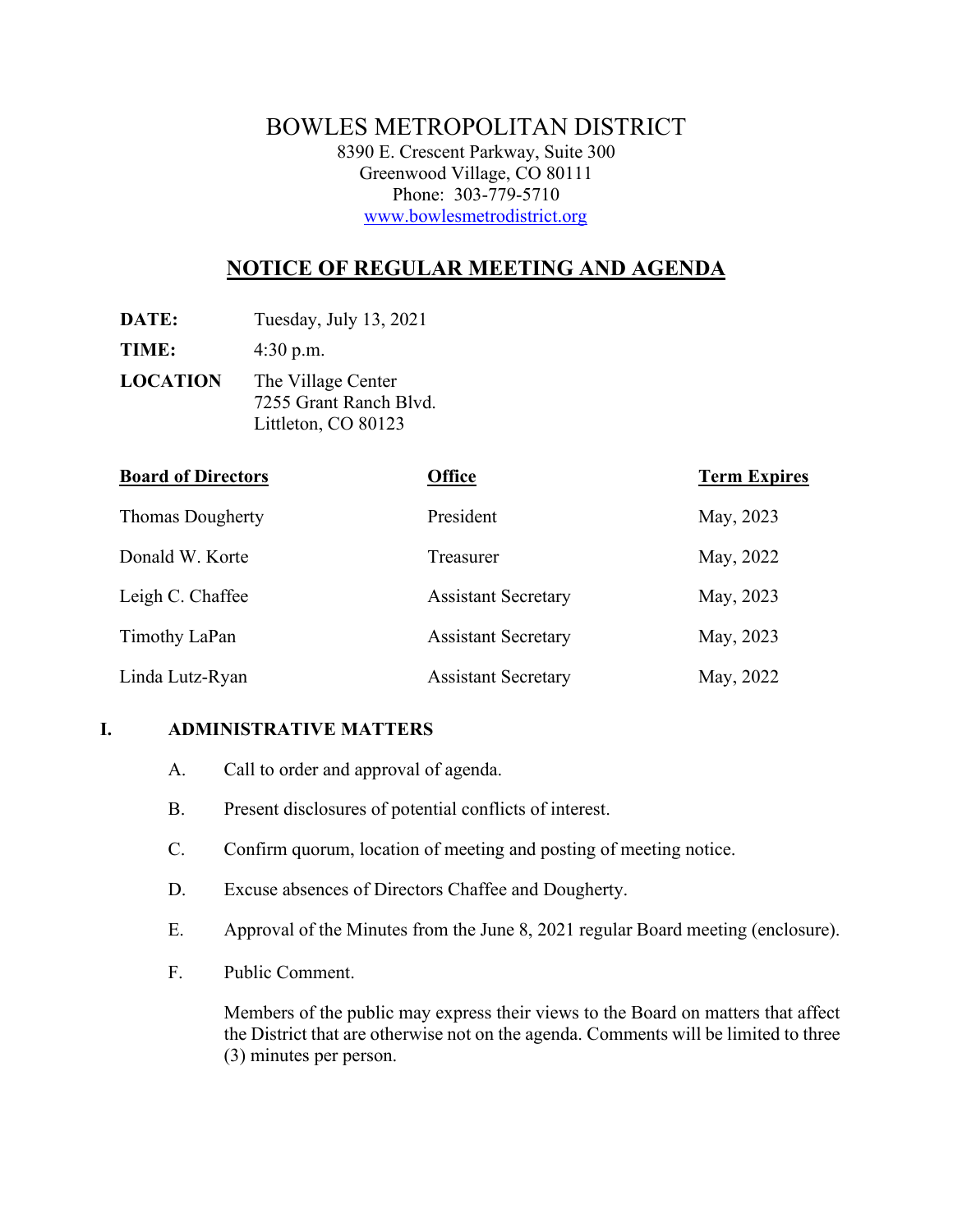#### **II. FINANCIAL MATTERS**

- A. Review and approve claims in the amount of \$149,950.14 (enclosure).
- B. Other.

# **III. MANAGER MATTERS**

- A. Operational Updates and Action Items
	- 1. Landscape:
		- a. Work Order Summary (enclosed).
		- b. Irrigation Mapping.
		- c. Proposal for Blue Heron Park planting 12' Spruce in the amount of \$2,085.00 (enclosure).
		- d. Discuss landscaping around basketball courts (enclosure).
	- 2. Davey Tree:
		- a. General Update (enclosure).
		- b. Review and consider approval of proposal to remove dead Cottonwood and Oak trees in Tract K (enclosure).
	- 3. Homestead Painting:
		- a. Wrought Iron Fence Update.
		- b. Fence Repair Proposals.
	- 4. Park Update:
		- a. General Update.
		- b. Update on proposal to install trash cans (enclosure).
		- c. Review and consider approval to replace bench in park (enclosed).
		- d. Completion of Dave Hobart Memorial sign (enclosure).
	- 5. Capital Projects:
		- a. Update on concrete and asphalt projects.